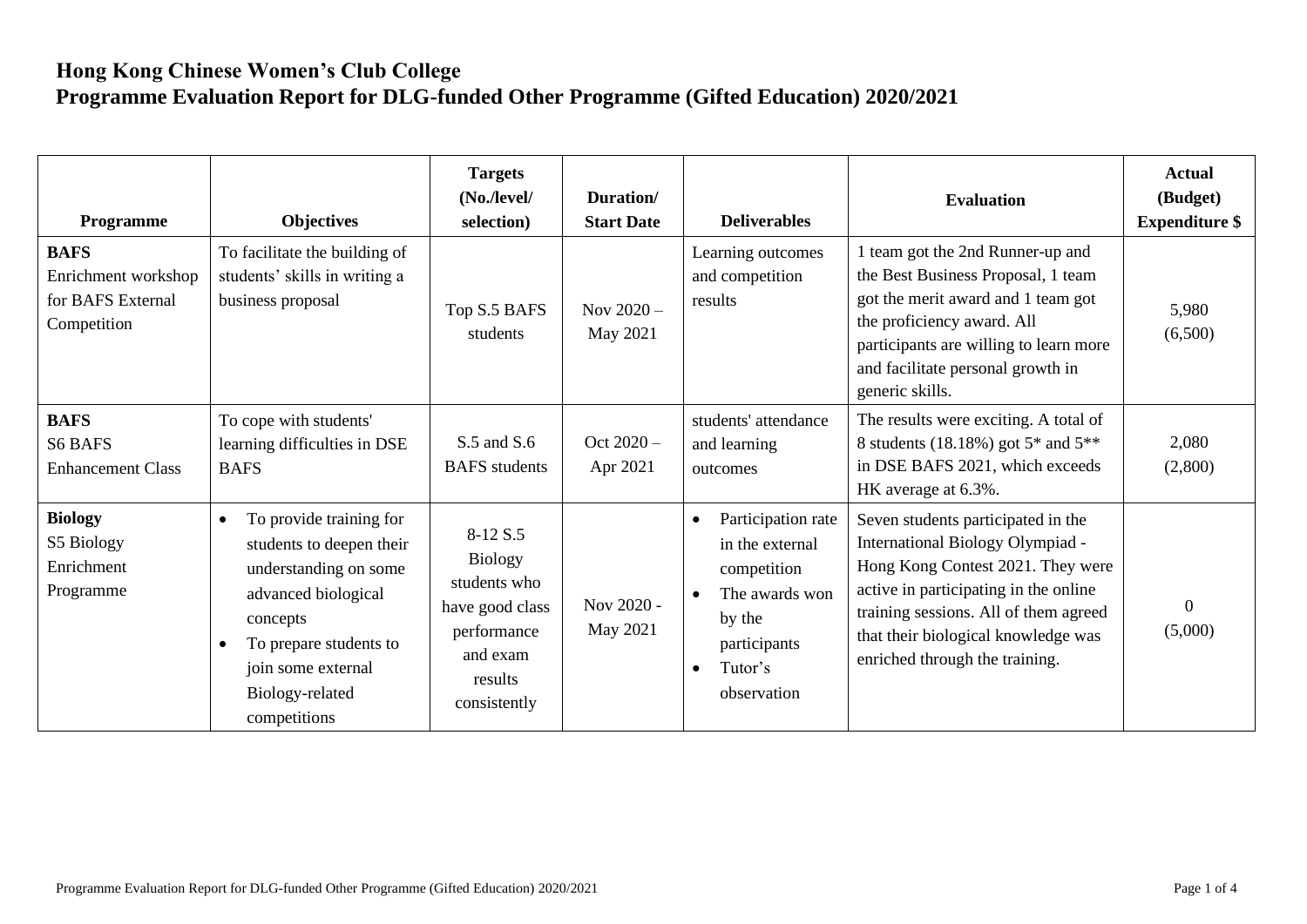| <b>Chemistry</b><br><b>Australian National</b><br>Chemistry Quiz (HK<br>Section)                  | To enrich students'<br>$\bullet$<br>knowledge and<br>perspective in Chemistry<br>To encourage students<br>$\bullet$<br>participation in<br>international<br>competitions and<br>enhance their chances to<br>gain external awards | Approximately<br>50 S.4, S.5<br>Chemistry<br>Students,<br>nominated by<br>the Chemistry<br>Department<br>with specific<br>criteria | $2 - 3$ training<br>sessions and<br>1 quiz session;<br>Jun/Jul 2021 | Assignment(s) for<br>training sessions and<br>quiz paper(s)                   | A number of students were able to<br>solve higher level Chemistry<br>problems.<br>Results are to be announced.                                                                                                                                                 | 1,680<br>(2,250)   |
|---------------------------------------------------------------------------------------------------|----------------------------------------------------------------------------------------------------------------------------------------------------------------------------------------------------------------------------------|------------------------------------------------------------------------------------------------------------------------------------|---------------------------------------------------------------------|-------------------------------------------------------------------------------|----------------------------------------------------------------------------------------------------------------------------------------------------------------------------------------------------------------------------------------------------------------|--------------------|
| <b>Chinese Debating</b><br>Tutor's fee for<br>learning activities                                 | Strengthen the students<br>$\bullet$<br>their critical thinking<br>skills<br>Enhance their abilities in<br>presentation                                                                                                          | <b>Chinese Debate</b><br><b>Team Members</b>                                                                                       | Sep 2020-<br>Aug 2021                                               | Students'<br>performance in<br>external<br>competitions                       | Students actively participated in<br>different external competitions.<br>Several students were awarded 'The<br>Best Debater' in different<br>competitions. In one of the external<br>competitions, the team had entered<br>the quarterfinals.                  | 10,500<br>(10,000) |
| <b>ECA Comm</b><br><b>ECA</b> Programme<br>Planning and<br><b>Facilitation Skills</b><br>Training | To train students in planning<br>and organizing functions.                                                                                                                                                                       | $S.3 - S.5$<br>Leaders                                                                                                             | Mar $2021 -$<br>Jun 2021                                            | Teachers'<br>Observation and<br>students' feedback                            | The program was organized during<br>the last summer holiday. The Peer<br>Guiders and prefects participated in<br>the training workshop. Students<br>actively participated in the training<br>and feedback was positive.                                        | 4,000<br>(4,000)   |
| English<br>Courses for high<br>achievers                                                          | To improve the<br>$\bullet$<br>willingness of the<br>capable students to<br>participate in external<br>English courses<br>To enhance students'<br>$\bullet$<br>performance                                                       | $S.4-S.6$                                                                                                                          | <b>Nov 2020</b>                                                     | Enrolment on<br>$\bullet$<br>English courses<br>Student feedback<br>$\bullet$ | A reading and writing workshop was<br>organised for fifteen S.5 elite<br>students to broaden and refresh their<br>four skills for the HKDSE. Students<br>actively participated in the discussion<br>and activities. The overall<br>performance was impressive. | 15,600<br>(20,000) |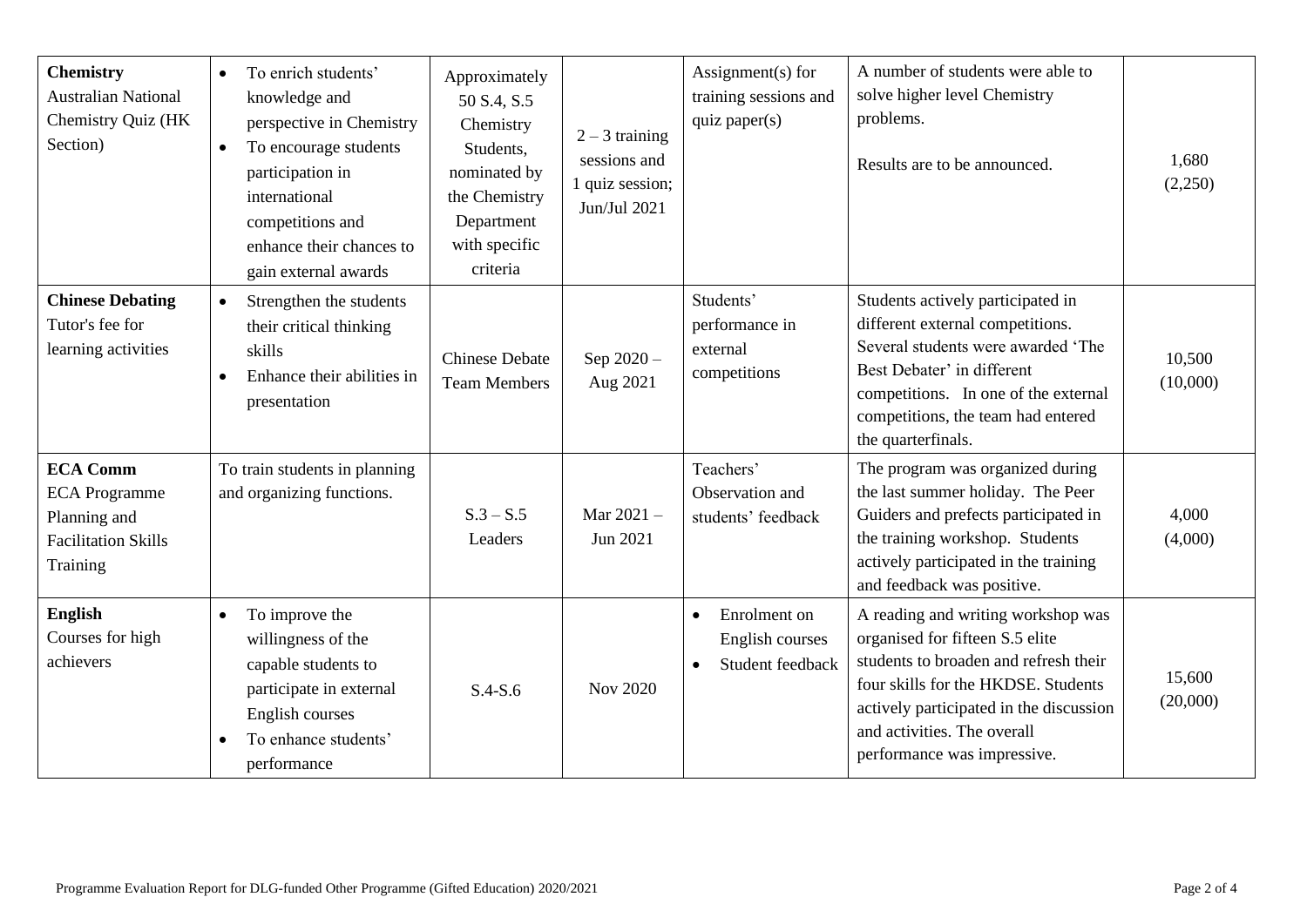| <b>English Debating</b><br><b>Team</b><br>Tutor's fee for<br>learning activities for<br>English debating | To hire tutors to give training<br>and workshops to debaters<br>and in debating skills,<br>presentation skills and public<br>speaking skills. The tutor<br>will also give advice to<br>students for external events<br>and competitions.                                         | English<br>Debating Club<br>members<br>$(S.4-S.5)$ | Sep 2020-<br>Aug 2021    | Attendance rate and<br>performance in<br>external event and<br>competitions                  | Difficulties are experienced to secure<br>an experienced debate coach who 1)<br>are qualified to provide high quality<br>of debate training/workshop/<br>consultation to our debaters; 2) can<br>provide tailor-made school-based<br>material for our senior and junior<br>debaters respectively; 3) can<br>accommodate our debating calendar<br>with five debate competitions<br>scattered throughout the whole<br>academic year, especially during<br>pandemic. | $\overline{0}$<br>(10,000) |
|----------------------------------------------------------------------------------------------------------|----------------------------------------------------------------------------------------------------------------------------------------------------------------------------------------------------------------------------------------------------------------------------------|----------------------------------------------------|--------------------------|----------------------------------------------------------------------------------------------|-------------------------------------------------------------------------------------------------------------------------------------------------------------------------------------------------------------------------------------------------------------------------------------------------------------------------------------------------------------------------------------------------------------------------------------------------------------------|----------------------------|
| Geography<br>Geog Step-up<br>programme for S6<br>high achievers                                          | To design more challenging<br>tasks to help students to<br>reach their maximum<br>potentials                                                                                                                                                                                     | S.6 Geography<br>high achievers                    | First Term in<br>2020-21 | Learning outcomes,<br>students' attendance<br>and teachers'<br>observation and<br>evaluation | Most students showed an<br>improvement in the HKDSE than in<br>the internal exam. They have<br>achieved a satisfactory result. Most<br>students (especially those who got<br>grade D or below) improved in the<br>DSE.                                                                                                                                                                                                                                            | 5,000<br>(5,000)           |
| <b>Maths Team</b><br>S4-S5 Mathematics<br><b>High Achievers</b><br>Programme                             | To enrich students with<br>$\bullet$<br>mathematical<br>knowledge.<br>To cultivate students'<br>$\bullet$<br>logical thinking skills<br>and problem solving<br>skills.<br>To help students make<br>$\bullet$<br>preparation for various<br>external mathematical<br>competitions | Approximately<br>20 S.4-S.5<br>students            | Oct 2020 -<br>Aug 2021   | Prizes in external<br>competitions.                                                          | The S4-S5 Mathematics High<br>Achievers Programme was<br>successfully held. Our students have<br>joined many external competitions<br>and the results were excellent. We<br>have won many prizes. This proved<br>the High Achievers Programme was<br>successful.                                                                                                                                                                                                  | 54,740<br>(55,200)         |